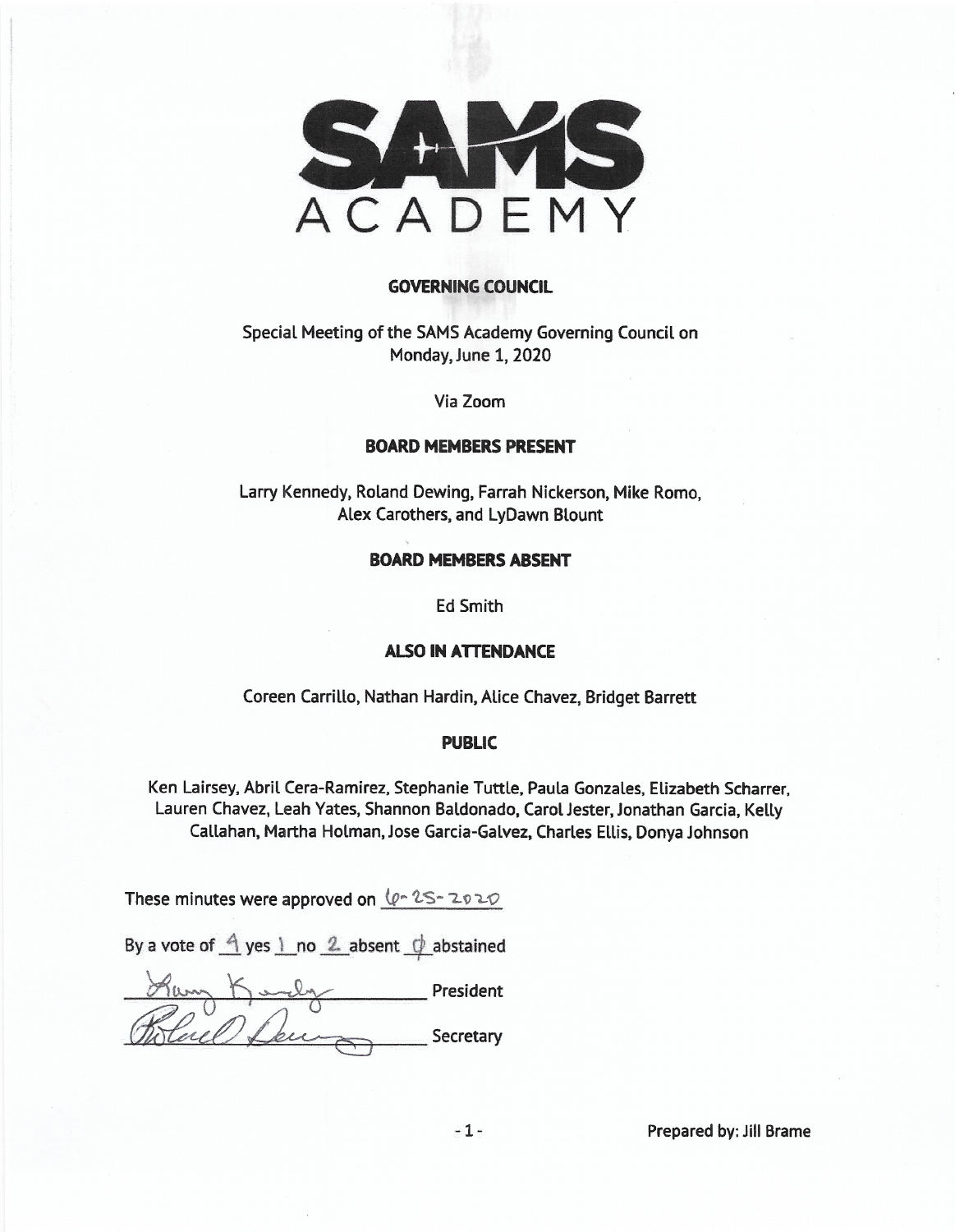# **I. Call to Order**

Larry called to order the Special Meeting of the Governing Council for the Southwest Aeronautics, Mathematics, and Science Academy on June 1, 2020 at 4:00PM on Zoom.us.

### **A. Roll Call**

Larry asked Jill to call roll. Jill called Larry Kennedy, Farrah Nickerson, Roland Dewing, and Mike Romo. Alex Carothers and LyDawn Blount were absent during roll call. Ed Smith was absent.

### **B. Adoption of the Agenda\***

Larry asked to amend the agenda to have budget presentation and governing council questions first and then public comment, then come back to the vote. Larry asked for a motion to approve the agenda. Mike made a motion to approve the agenda with the amended. Roland seconded the motion. Larry called for a roll call vote to approve the agenda; Jill called Larry Kennedy, Farrah Nickerson, Roland Dewing, and Mike Romo. All voted in favor and the motion carried unanimously.

## **II. Closed Session**

### **A. Limited personnel matters, pursuant to NMSA 1978, Section 10-15-1(H)(2) and matters subject to the attorney-client privilege pertaining to pending or threatened litigation in which the public body is or may become a participant to NMSA 1978, Section 10-15-1(H)(7).**

Larry made a motion to move to closed session due to limited personnel pursuant to NMSA 1978, section 10-15-1(H)(2) and matters subject to the attorney-client privilege which the public body is or may become a participant to NMSA 1978, Section 10-15-1(H)(7). Farrah seconded the motion. Larry called for a roll call vote to move into closed session; Jill called Larry Kennedy, Farrah Nickerson, Roland Dewing, and Mike Romo. All voted in favor and the motion carried unanimously.

The governing council moved to closed session at 4:04PM.

*Alex Carothers arrived at 4:20PM.* 

## **III. Open Session**

#### **A. Action on matters discussed in Closed Session**

Larry made motion to move back into open session and affirmed that only items on the agenda were discussed. Farrah seconded the motion. Larry called for a roll call vote to move back into open session; Jill called Larry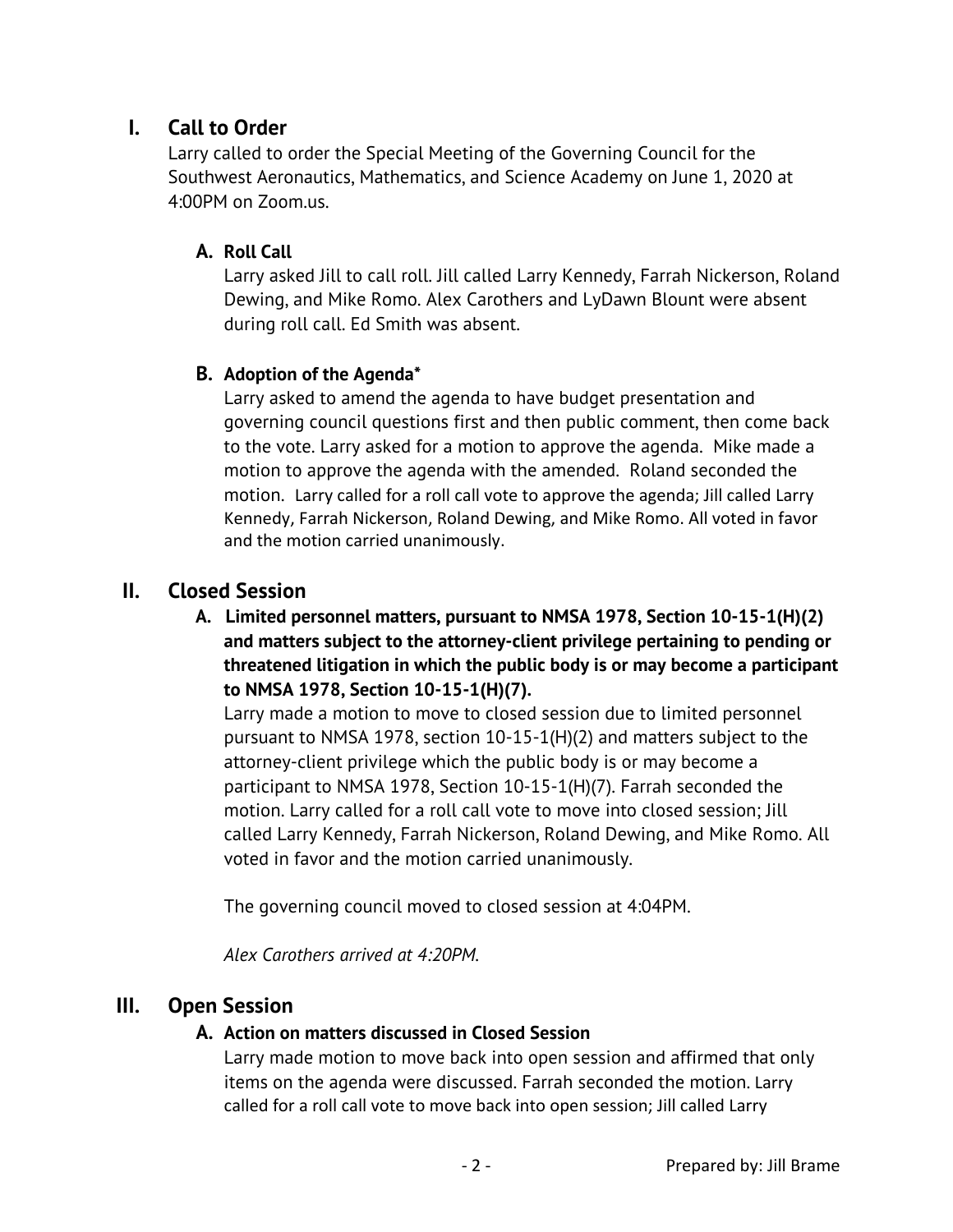Kennedy, Farrah Nickerson, Roland Dewing, Mike Romo, and Alex Carothers. All voted in favor and the motion carried unanimously.

Open session resumed at 4:38 PM.

## **IV. New Business Matters**

## **A. FY 2021 Salary Schedule\***

Alice presented three salary schedules: a teacher salary schedule with 4% raise, and educational assistant salary schedule, and the flight instructor salary schedule. The EA salary schedule has an increase in base pay. There was question about the aviation salary schedule. Alex said those salaries are in-line with aviation standards. Alex made a motion to approved the FY21 Salary Schedule. Mike seconded the motion. Larry called for a roll call vote to approve the salary schedule; Jill called Larry Kennedy, Farrah Nickerson, Roland Dewing, Mike Romo, and Alex Carothers. All voted in favor and the motion carried unanimously.

### **B. School Calendar 2020 – 2021\***

Alice presented the instructional calendar to the governing council. The calendar meets the hours required by PED. There were no questions from the governing council. Roland made a motion to approve the school calendar for the 2020 – 2021. Alex seconded the motion. Larry called for a roll call vote to approve the salary schedule; Jill called Larry Kennedy, Farrah Nickerson, Roland Dewing, Mike Romo, and Alex Carothers. All voted in favor and the motion carried unanimously.

Before moving on, Larry thanked Coreen for her years at SAMS Academy and wished her well in her retirement. Coreen thanked Larry and said it was an honor and privilege to be at SAMS Academy.

# **V. Ongoing Business**

## **A. FY21 Presentation**

Larry asked if Coreen had been able to work with Kelly on the budget. Coreen thanked the board for giving her extra time and Kelly for helping. Coreen then deferred the budget to Bridget and Alice. Alice showed the preparation work she did to prepare the budget. She then presented her budget, function by function. Bridget presented her vision of the school moving forward. The governing council asked a few questions which were answered.

*LyDawn entered the meeting at 4:58PM*